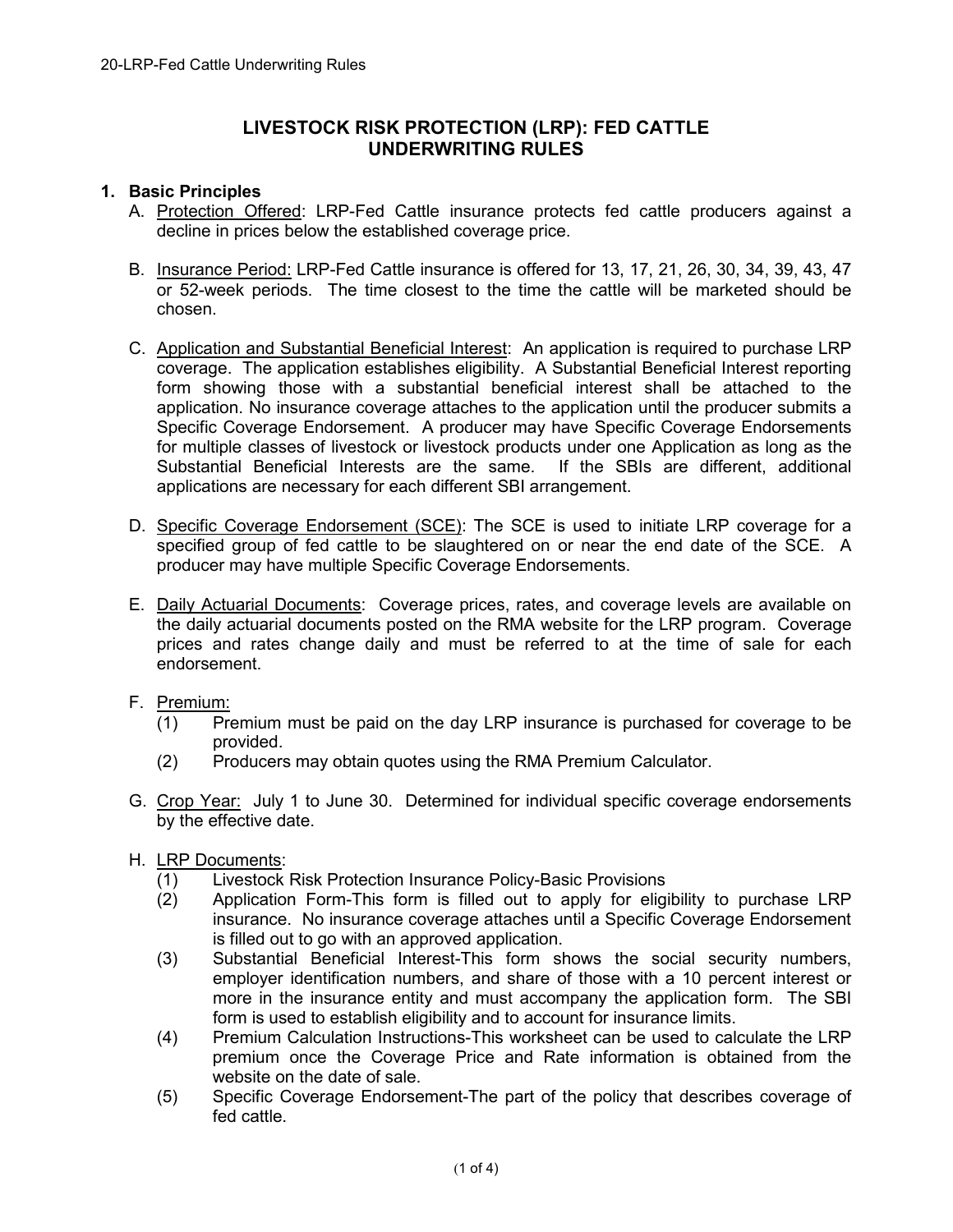- (6) Specific Coverage Endorsement Form-This form is filled out to attach coverage to the policy. An approval number must be obtained from RMA to show that the endorsement has been approved. Only approved agents and companies participating in the Livestock Price Reinsurance Agreement may obtain approval numbers.
- (7) Assignment of Indemnity Form-This form is used for assigning any indemnity to a third party.
- (8) Transfer of Right to Indemnity Form-This form is used if the cattle are sold prior to the end of insurance period to transfer any indemnity to the new owner (providing the new owner meets eligibility requirements).
- (9) Claim Form-If the actual ending value, as specified in the Specific Coverage Endorsement, is below the coverage price, this form must be completed and sent to the company within 60 days following the end date. An indemnity payment will be made within 60 days of receipt of the claim form.
- (10) Special Provisions-May be obtained from the RMA website (www.rma.usda.gov) and are part of the policy materials.
- I. Area: The LRP-Fed Cattle program is offered in all counties in all states.
- J. Continuous Policy: If the policy is not cancelled in writing by June 30, the policy (but not any Specific Coverage Endorsements) will automatically renew. The policy may be cancelled at any time unless a Specific Coverage Endorsement is in effect.

# **2. Limitations**

- A. Annual Policy Limits: The annual limitation of the number of head of fed cattle that may be covered during the crop year is 6,000 head. For the insured entity, the number of insured cattle will be totaled and may not be more than 6,000 head. The Substantial Beneficial Interest form will be used to determine the total head insured by any individual. For example: Smith Farms has 2,000 head insured under LRP. John Smith has a substantial beneficial interest in Smith Farms and has 90 percent interest (2,000 \* .90 = 1,800 head). John Smith also has cattle under his own name and wants to insure 1,000 head. The total cattle insured by John Smith are:  $1,800 + 1,000 = 2,800$  head which is below the crop year limit of 6,000 head.
- B. Endorsement Limits: A limitation of 3,000 head of fed cattle may be insured under any one Specific Coverage Endorsement.

### **3. Coverage**

- A. Coverage Prices: The prices that can be insured by the producer. They change daily and must be obtained from the RMA website. Premium rates correspond to the coverage prices.
- B. Coverage Levels: Calculated based on the chosen coverage price. Coverage levels will range from 70% to 100%.
- C. Availability of Coverage: Coverage information is found exclusively on the daily Actuarial Documents, and is applicable only for the date of sale. Coverage can be purchased from the time prices and rates are published on the RMA website and ending on the following calendar day at 9:00 a.m. Central Time, or as otherwise specified in the Special Provisions. Coverage is not available for purchase on dates that would have an effective date of a Federal or a market holiday, or if the website or premium calculator are not operational, or if sales are halted by FCIC under section 4 of the Basic Provisions. Coverage will not be available if any of the required data for establishing coverage prices or rates is not available